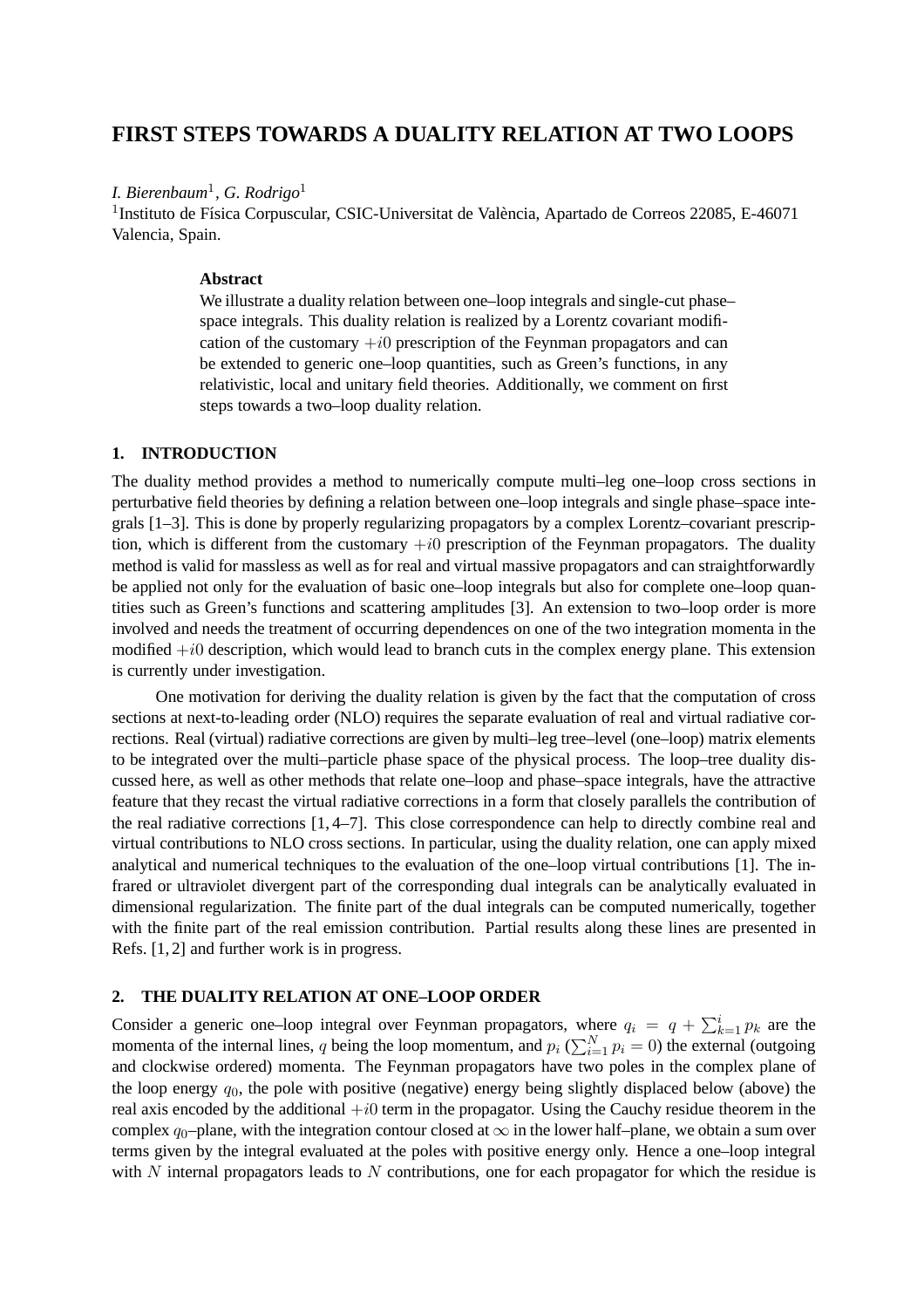taken. It can be shown that this residue is equivalent to cutting that line by including the corresponding on–shell propagator  $\delta_+(q_i^2) = \theta(q_i^0)\delta(q_i^2)$ . The remaining propagators of the expression are shifted to

$$
\prod_{j \neq i} \frac{1}{q_j^2 + i0} \bigg|_{q_i^2 = -i0} = \prod_{j \neq i} \frac{1}{q_j^2 - i0 \eta(q_j - q_i)},
$$
\n(1)

where  $\eta$  is a future-like vector, i.e. a d-dimensional vector that can be either light-like  $(\eta^2 = 0)$  or timelike  $(\eta^2 > 0)$  with positive definite energy  $(\eta_0 \ge 0)$ . The calculation of the residue at the pole of the  $i^{\text{th}}$ internal line modifies the i0 prescription of the propagators of the other internal lines of the loop. This modified regularization is named 'dual' i0 prescription, and the corresponding propagators are named 'dual' propagators. The dual prescription arises, because the original Feynman propagator  $1/(q_j^2 + i0)$  is evaluated at the *complex* value of the loop momentum q, which is determined by the location of the pole at  $q_i^2 + i0 = 0$ . The presence of  $\eta$  is a consequence of the fact that the residue at each of the poles is not a Lorentz–invariant quantity, since a given system of coordinates has to be specified to apply the residue theorem. Different choices of the future-like vector  $\eta$  are equivalent to different choices of the coordinate system. The Lorentz–invariance of the loop integral is, however, recovered after summing over all the residues. For a one–loop integral, the term  $\eta(q_i - q_i)$  is always solely proportional to external momenta and hence defines a fixed pole in the  $q_0$ -plane.

Note that an extension to real and virtual massive propagators and full scattering amplitudes is straightforward and described in detail in Ref. [3].

### **3. FIRST STEPS TOWARDS TWO–LOOP ORDER**

The fact that the term  $\eta(q_i-q_i)$  is proportional to external momenta only, is not valid anymore once going to the next loop order and considering a generic two–loop n–leg diagram. Taking the residues loop by loop for the two integration momenta introduces in some cases a dependence on one of the integration momenta in the difference of  $\eta(q_i - q_i)$ . Hence we encounter not poles but rather branch cuts in the complex energy plane. To avoid this and more generally to avoid any dependence on integration momenta in the  $\eta(q_i - q_i)$ –terms demands a reformulation of the propagators into another basis, which fulfills the required properties. First steps towards a two–loop expression obtained by such a transformation have been undertaken, while the full general two–loop expression is still under investigation.

#### **ACKNOWLEDGEMENTS**

This work was supported by the Ministerio de Ciencia e Innovación under Grant No. FPA2007-60323, CPAN (Grant No. CSD2007-00042), the Generalitat Valenciana under Grant No. PROMETEO/2008/069, and by the European Commission MRTN FLAVIAnet under Contract No. MRTN-CT-2006-035482.

#### **References**

- [1] S. Catani,. presented at the Workshop  $HP^2$ : High Precision for Hard Processes at the LHC, Sept. 2006, Zurich, Switzerland.
- [2] T. Gleisberg, *Ph.D. Thesis, University of Dresden* (2007).
- [3] S. Catani, T. Gleisberg, F. Krauss, G. Rodrigo, and J. Winter, *JHEP* **09** (2008) 065, [hep-ph/0804.3170].
- [4] D. E. Soper, *Phys. Rev. Lett.* **81** (1998) 2638–2641, [hep-ph/9804454].
- [5] M. Kramer and D. E. Soper, *Phys. Rev.* **D66** (2002) 054017, [hep-ph/0204113].
- [6] T. Kleinschmidt, *DESY-THESIS-2007-042* (2007).